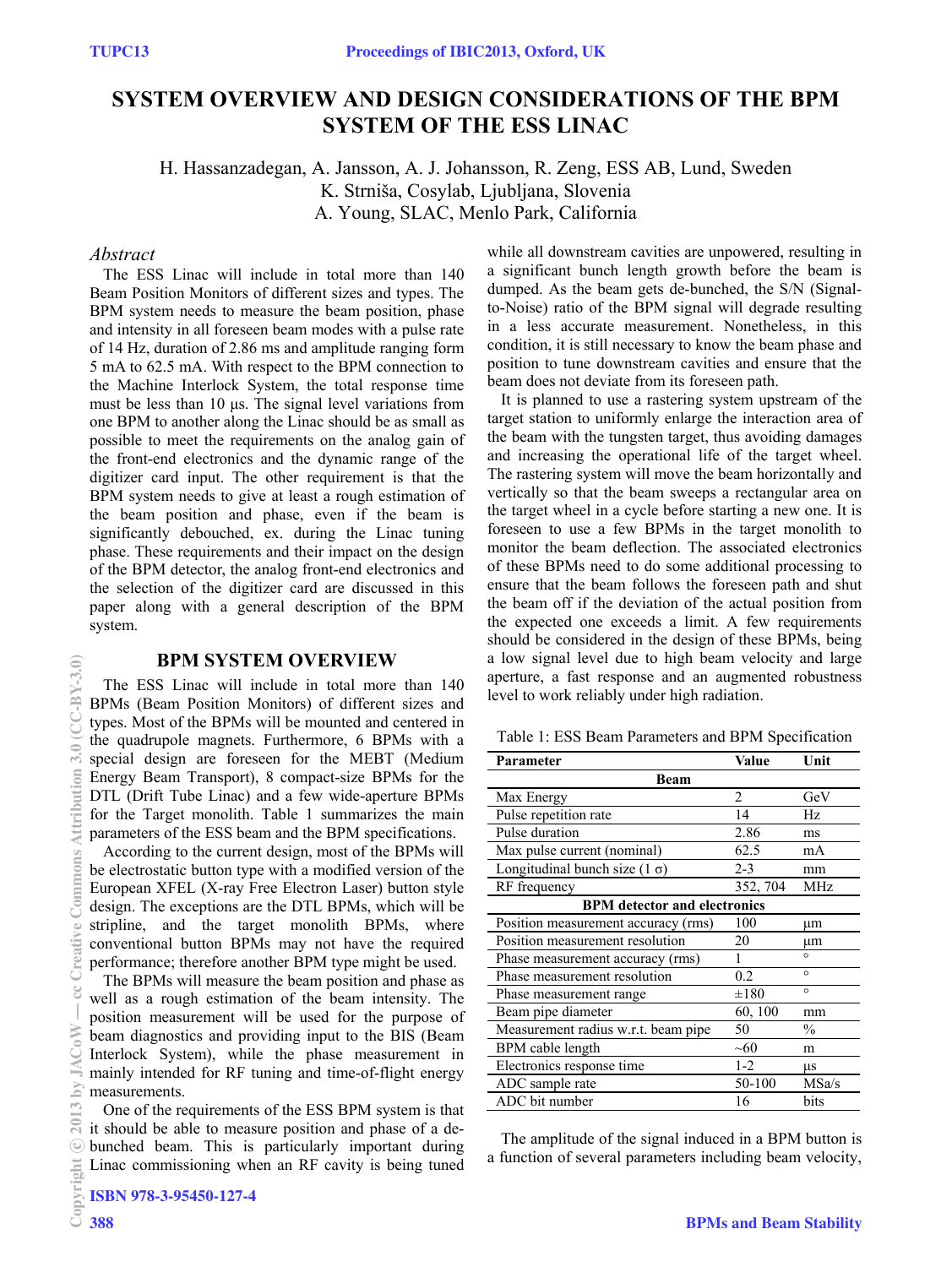button size and beam pipe diameter. As these parameters vary substantially from the beginning to the end of the ESS Linac, the frontend electronics needs to include an adjustable amplifier/attenuator stage to equalize the amplitude of the BPM signals, so that the full dynamic range of the ADC input can be utilized.

 It is planned to use a custom analogue front-end and a commercial digitizer module for the implementation of the BPM low-level electronics. In the analogue front-end, either the 352 MHz or the 704 MHz harmonic of the BPM signals will be picked up by some low-noise electronics. The BPM signals will be level-adjusted, down-converted, filtered and conditioned before being fed into the digitizer module. The signals will then be sampled and fed into an FPGA for the required digital signal processing including position, phase and intensity calculations, linearization, interfacing to the control system, memory read/write etc.

## **BPM VOLTAGE CALCULATIONS**

 The voltage induced on a BPM button can be calculated by multiplying the beam image current flowing through the button by the button impedance [1]. The button impedance is the parallel combination of the characteristic impedance of the BPM cable and the parasitic capacitance of the button. At several hundred MHz, capacitances as low as a few pF can significantly reduce the overall button impedance, resulting in a low BPM voltage. Therefore, for the ESS BPMs, the aim is to use buttons with a large gap (similar to the XFEL design) to minimize the parasitic capacitance and get enough voltage out of the button.

 Calculations show that with a centered beam, the voltage induced on the BPM buttons ranges from less than 100 mV up to several hundred mV depending on the beam velocity and the beam pipe diameter (see Fig. 1). Also, the electrode voltage changes significantly as the beam moves transversally within the beam pipe. Considering a measurement radius of half the beam pipe radius, cable length of 60 m and final beam energy of 2 GeV, an amplification factor of about 16 dB will be needed to utilize the full  $\pm 1$  Vpp dynamic range of the ADC input. In the low-energy part of the Linac, the signal level will be much higher due to the low beam velocity and smaller aperture, and the BPM signal should be attenuated by as much as 14 dB in order not to saturate the ADC input.

 The total noise acting on the BPM signal has been calculated as the sum of the thermal noise and the effective input noise of the front-end electronics. Assuming an analogue bandwidth of 10 MHz and an effective input noise of 10  $\mu$ V (rms) for the RTM, at the maximum beam energy, the resultant S/N ratio at the ADC input is equivalent to about  $23 \mu m$ , slightly exceeding the required BPM resolution. In practice, however, the S/N ratio can be lower due to other noise sources not taken into account in the calculations. Therefore, some digital filtering might be needed to meet the specifications. At lower energies, the S/N ratio is higher, resulting in a better BPM resolution.

 As the amplitude of the BPM voltage is relatively low at high beam velocities, larger buttons with a diameter of 25 mm and above are foreseen for the high-energy part of the Linac.



Figure 1: Calculated BPM signal level along the Linac as a function of BPM number. The exponential-like decay is due to the increase of the beam velocity and the sharp changes are due to differences of the beam pipe diameter and the button size.

#### **BEAM DEBUNCHING**

 The ESS BPM system needs to give at least a rough estimation of the position/phase of a debunched beam. This will be required, for example, during a cavity phase scan while the beam is being sent to the nearest beam dump. As in this case, all downstream cavities will be unpowered, the beam can become significantly debunched in the longitudinal direction. Nonetheless, it is important to know the beam phase and position to tune downstream cavities and dump the beam without facing a risk of damage to the Linac components. Fig. 2 shows the simulated longitudinal beam size growth with no powered cavity after the spokes section.

 As the bunch length gets larger, the 352 MHz and 704 MHz harmonics of the electrode signal become weaker, degrading the S/N ratio and the BPM resolution. The distance over which the beam is debunched can be as large as a few hundred meters and the bunch length can grow to 400 mm and above. In this condition, the beam current will be almost DC due to the large overlap of successive bunches, resulting in very small 352 MHz and 704 MHz components of the BPM signal. Calculations show that the BPM resolution will degrade by more than one order of magnitude if the bunch length changes from the nominal 2-3 mm to 170 mm [2]. The situation will get even worse if the beam current is decreased, for example in the diagnostics beam mode. That, at some point, may even make it impossible to measure the beam position/phase as the BPM signal cannot be distinguished from noise.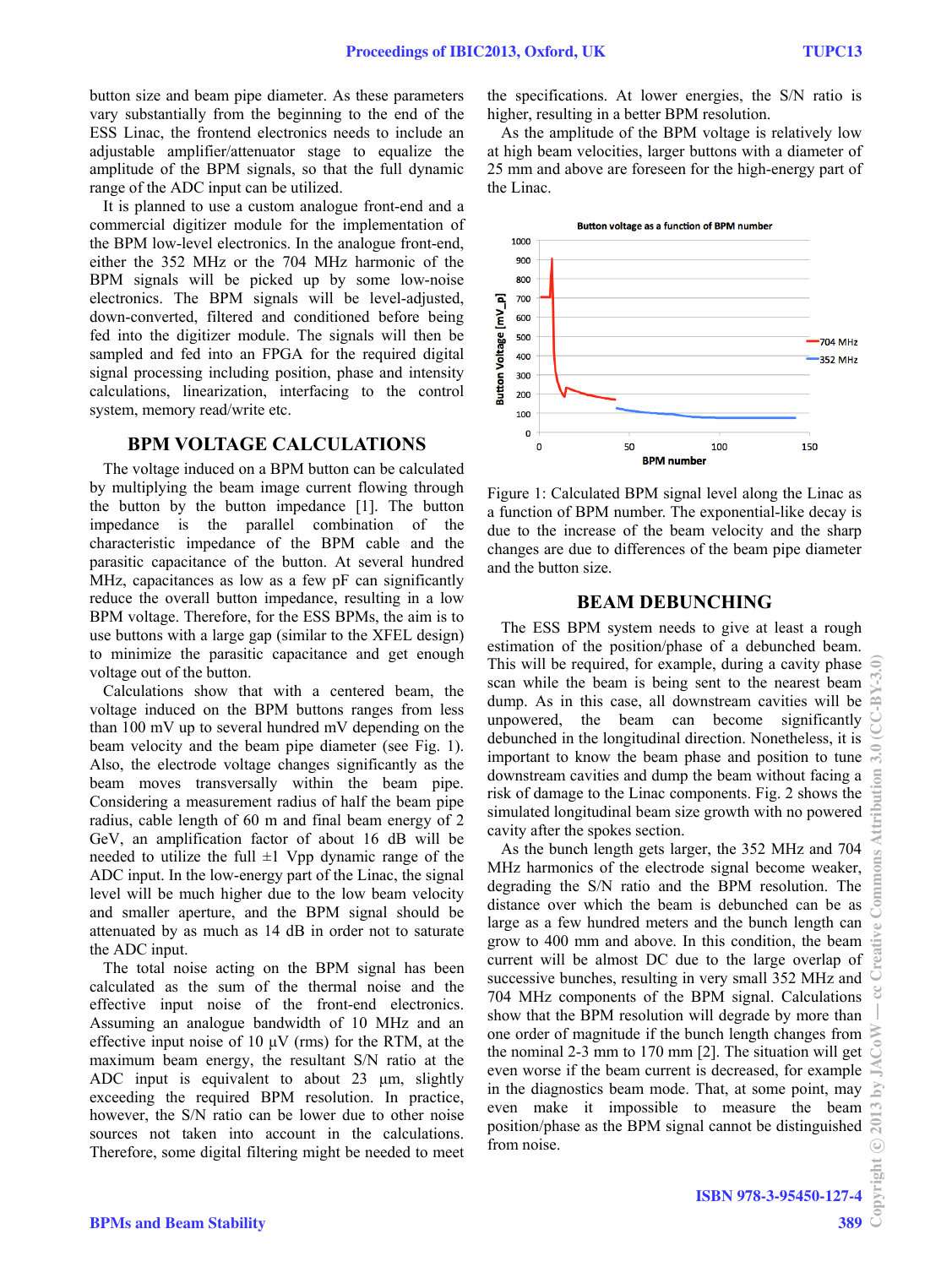In order to make sure that the BPM system will be able to measure the beam position and phase in all foreseen beam modes, it is important to ensure that the amplitude of the first and the second harmonic is large enough so that it can be sampled satisfying a minimum S/N ratio.



Figure 2: Simulated bunch size along the x, y, z and time axis with no powered cavity after the spokes. Courtesy of Ryoichi Miyamoto (ESS Beam Dynamics group).

## **BPMS FOR THE RASTERING SYSTEM**

 In order to avoid damages to the target wheel and increase its operational life, a series of quadrupole magnets combined with a rastering system will be used to uniformly enlarge the area where the proton beam hits the tungsten target [3]. The rastering system will move the beam horizontally and vertically so that it paints a rectangular area on the target wheel, thus spreading the power over a larger area.

 Beam deflection will be done by two sets of horizontal and vertical dipole magnets powered by some ramping power supplies. The horizontal and vertical movements will be synchronized with each other so that the beam does not hit a single point on the target wheel more than once during a complete sweep.

It is foreseen to use two BPMs in the target monolith for the rastering system; one upstream and one downstream of the proton window right before the target wheel. These BPMs will be used to measure the beam deviation from its expected path and send a beam abort request to the BIS if the deviation exceeds a certain threshold, ex. due to a failure of the magnet power supply. The BIS will then shut the beam off to avoid damages to the target monolith or the upstream Linac components.

 According to the current design, the BPMs of the rastering system need to measure the beam position within a large aperture of about 160 mm by 60 mm with a time resolution of  $1 \mu s$  and accuracy of  $1 \mu m$ . The total

response time for acting on the BIS system should not exceed 100 µs. As these BPMs will be installed close to the target wheel, they need to work reliably under high radiation levels in addition to having a small size due to the limited space in the target monolith.

Meeting these requirements simultaneously can be challenging with the current design of the BPM system. The  $1 \mu s$  acquisition time is about the fastest response time that can be achieved with the currently-planed BPM electronics. On the other hand, meeting the 1 mm accuracy might be difficult due to the degraded S/N ratio caused by the high beam velocity, large aperture and significant BPM non-linearity with an off-centered beam. For those reasons, it may become necessary to use a different BPM type for the rastering system, or relax the rastering requirements.

# **BPM ELECTRONICS**

 In the BPM electronics, either the 352 MHz or the 704 MHz harmonic of the BPM voltage will be processed to calculate the beam position and phase. The processed frequency will be opposite to RF to minimize potential disturbances from nearby RF sources. The BPM electronics will be based on a custom analogue front-end connected to a commercial digitizer module. MTCA.4 (Telecommunication Computing Architecture for Physics Research) standard is currently planned for the implementation of the electronics.

 Two options are currently under investigation for the detection of the BPM signals, being 1) sampling directly in RF and 2) sampling after down-mixing to IF. One of these methods or both will be used later on after their performances have been checked in practice.

 It is planned to develop a new RTM (Rear Transiton Module) through external collaborations for the detection of the BPM signal with a potential use for the LLRF (Low Level Radio Frequency) system as well. In order to meet the requirements on the BPM resolution and the fast response time, a 16-bit ADC with a sampling frequency more than 100 MSa/s will be used in combination with high FPGA processing power for the required digital signal processing. A prototype MTCA.4 crate (see Fig. 3) including a commercial RTM and AMC (Advanced Mezzanine Card) has already been procured and successfully tested at low RF frequencies.

 A BPM test bench has been designed and will be used later on for testing the electronics and the BPM detector.

 The timing and synchronization signals required for the BPM system includes a 352 MHz RF phase reference, an ADC clock synchronized to RF, and a 14 Hz trigger for the synchronization of the data acquisition to the Linac repetition rate. Implementation details of these signals are currently under discussion with the RF group and the ICS (Integrated Control System) division.

 Also, a digital interface to the BIS is being discussed with the MPS (Machine Protection System) group to shut the beam off within  $10 \mu s$  in case a fault has been detected by the BPM system.